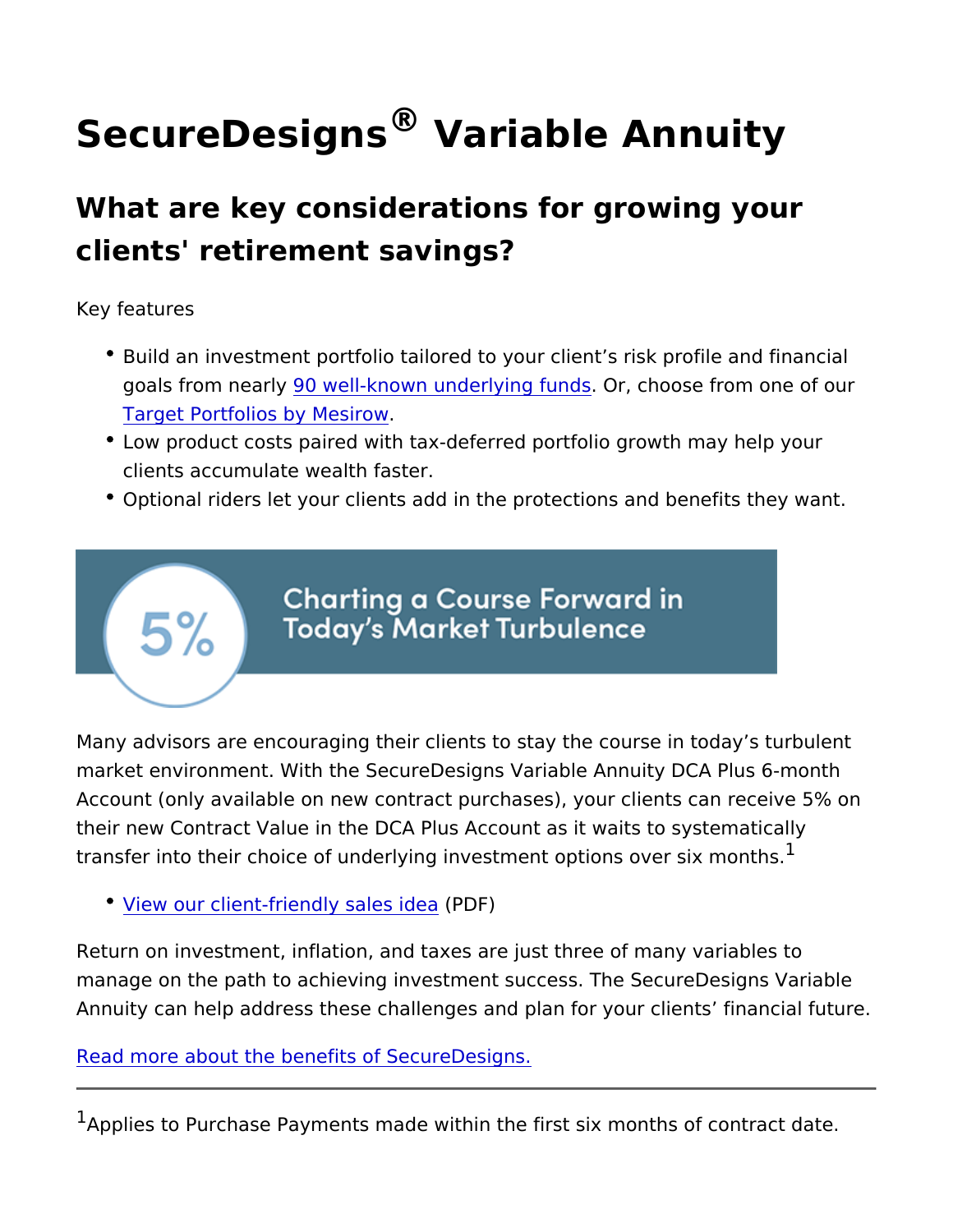Dollar cost averaging does not guarantee a profit or protect against loss in a declining market.

## At a glance

Product nam&ecureDes<sup>®</sup>g Wsariable Annuity Product type : ariable Annuity  $Minimum$  Purchas $6$ e1:0,000  $Account Type(4)$  $3(b)$ Surrender Chargesyear StrategyNearly 90 underlying funds + Fixed Account

[Download the Fac](https://www.veritas-solutions.net/SecurityBenefit/api/materials/download.aspx?stocknumber=227948108)t Sheet [Download the Br](https://www.veritas-solutions.net/SecurityBenefit/api/materials/download.aspx?stocknumber=227678100)ochure Compare Product

Annuities are long-term investments, suitable for retirement invest investment return and principal value of an investment in a varial fluctuate and you may have a gain or loss at redemption.

Guarantees provided by annuities are subject to the financial stre insurance company. Annuities are not FDIC or NCUA/NCUSIF insur obligations or deposits of, and are not guaranteed or underwritter savings and loan, or credit union or its affiliates; and are unrelat condition of the provision or term of any banking service or activ

You should carefully consider the investment objectives, risks, ch and expenses of the investment options available under the varia annuities offered. You may obtain a prospectus and/or summary prospectus that contains this and other information about the inve options or variable annuity by calling our Service Center at 800.8 You should read the prospectus and/or summary prospectus caref before investing. Investing in variable annuities involves risk and no guarantee of investment results.

See the prospectus for complete product details.